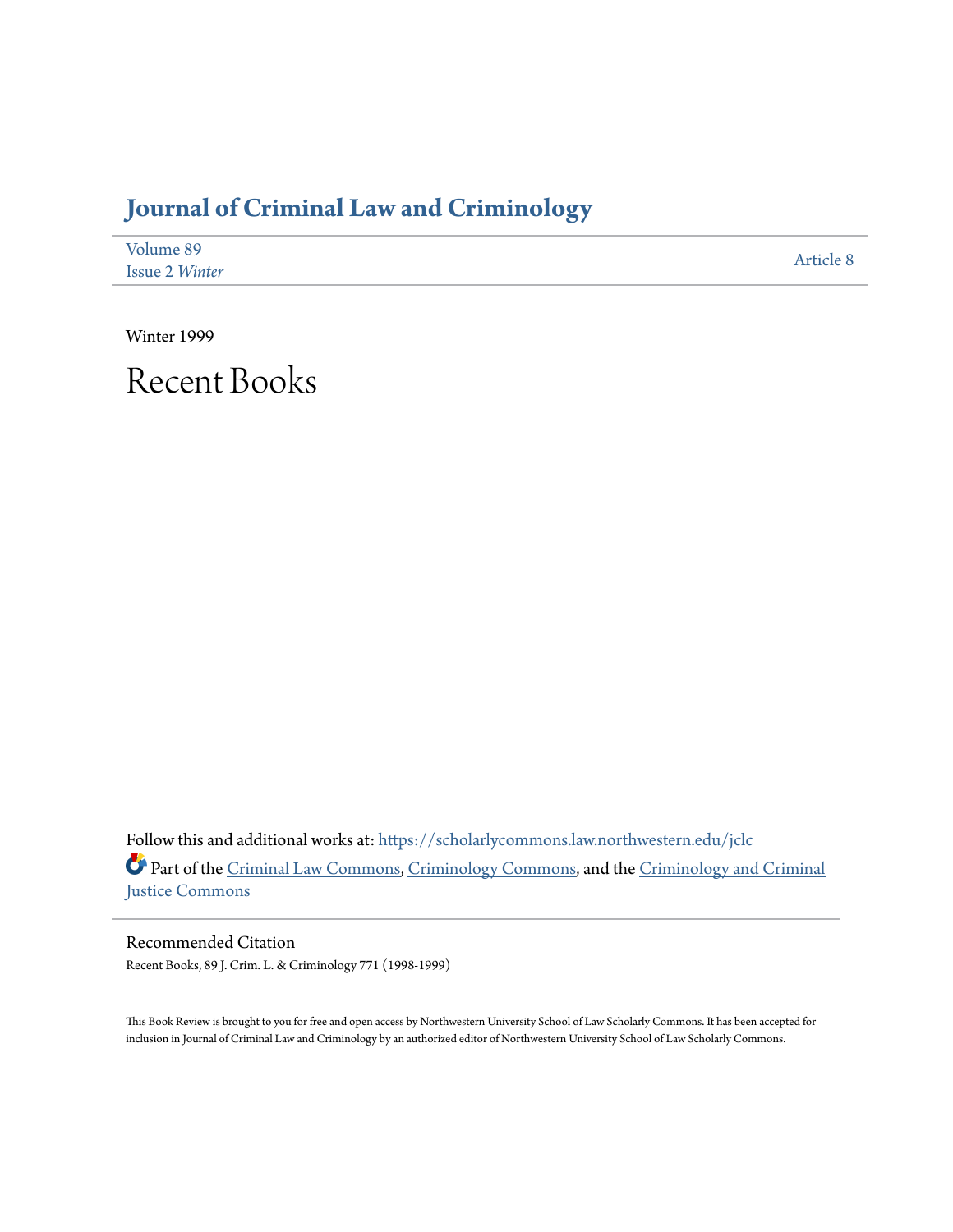# **RECENT BOOKS**

### **CRIMINAL LAW AND CRIMINOLOGY: A SURVEY OF RECENT BOOKS**

### **BARD R. FERRALL\* & IRENE BERKLEY\***

#### **CAPITAL PUNISHMENT-UNITED STATES**

AMERICA'S EXPERIMENT WITH CAPITAL PUNISHMENT: **REFLECTIONS** ON THE PAST, PRESENT AND FUTURE OF THE ULTIMATE PENAL **SANCTION** (James R. Acker, Robert M. Bohm **&** Charles **S.** Lanier, eds.) (Durham, **NC:** Carolina Academic Press, **1998) 586 pp.**

A collection of twenty-one essays dealing with various aspects of the reestablishment of the death penalty in the twenty-five years since *Furman v. Georgia* (1972). Among the general topics considered are the death penalty legislation that followed *Furman,* the effects of public opinion, questions about the deterrence value of capital punishment, legal issues arising in death penalty litigation, and the impact of the actual methods of execution.

#### **CRIMINAL LAW-MIETHODOLOGY**

PAUL H. ROBINSON, STRUCTURE AND FUNCTION IN CRIMINAL LAW (NY: Oxford University Press, 1997) 251 pp.

The book presents a comprehensive conceptual framework about criminal law doctrine. The book has two themes. First is that the way we conceptualize criminal law is of more than theoretical interest: the rules and doctrines of criminal law and their interrelation affect events in the real world. The second is that criminal law can be structured in any number of ways. The themes and discussion of this book are the result of fifteen years of theorizing about criminal law doctrine. In the introductory chapter, the author discusses current American criminal law in terms of

<sup>\*</sup> Library Assistant, Northwestern University School of Law Library; M.A. University of Denver, **J.D.** Northwestern University.

**<sup>\*\*</sup>** Foreign and International Law Librarian, Northwestern University School of Law Library; **A.B.** Cornell University; **A.M.L.S.** The University of Michigan; **J.D.** Wayne State University.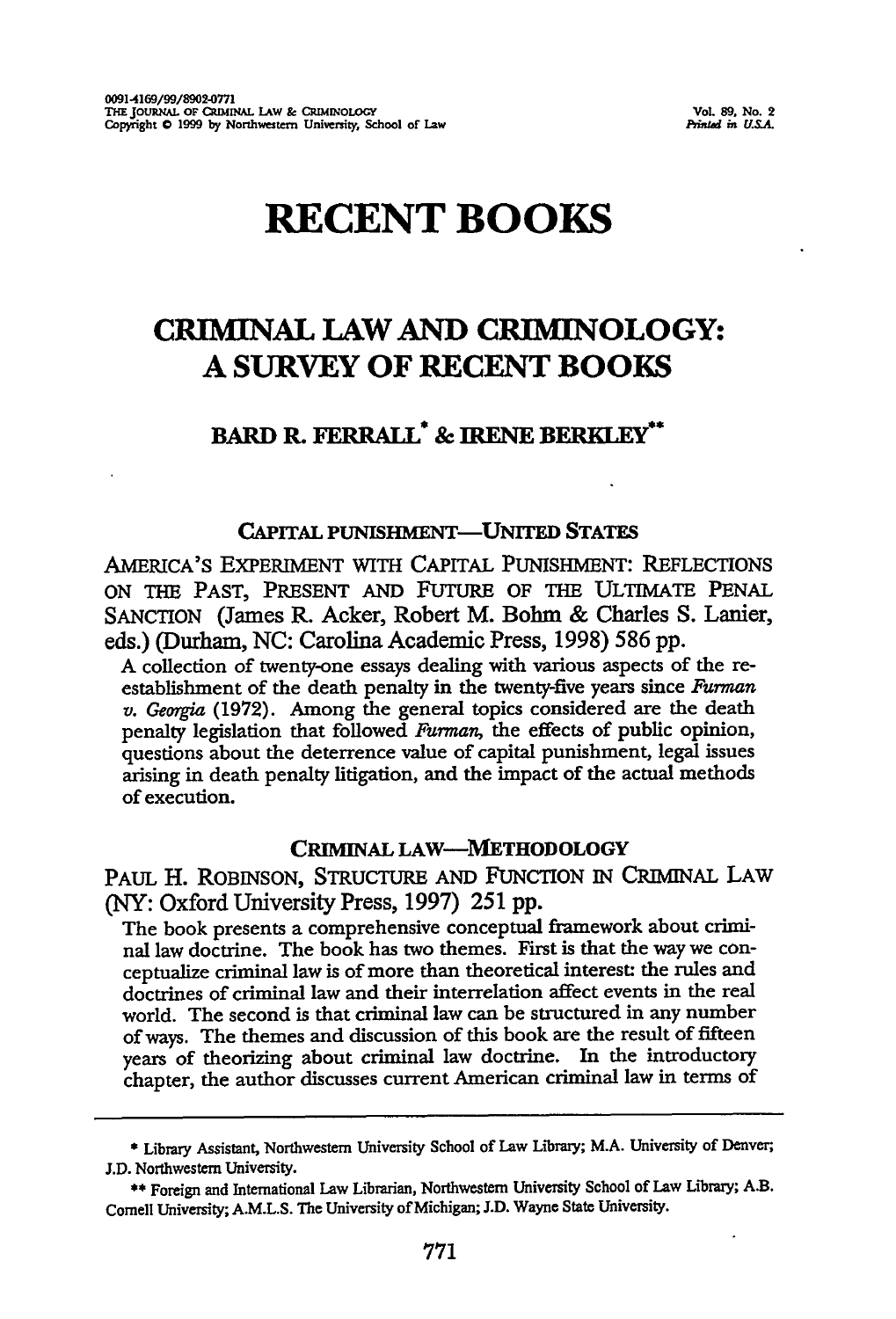its formal structure, its operational structure, and its functional structure. The formal structure is based on the familiar distinctions between offenses and defenses and between mens rea and actus reus. The operational structure represents the way the law actually operates. In the second and third parts of the book, the author critiques the formal and operational structures of American criminal law, and moves beyond critique by arguing for an analysis and reorganization of criminal law doctrine in terms of the primary functions which criminal law serves-rule articulation, liability assignment, and grading of offenses. In the concluding portions of the book the author advocates for, and discusses strategies for, the development of separate codes: a code of conduct, for members of the public; and, a code of adjudication, for lawyers, judges, and juries. The appendices provide draft codes prepared on the basis the strategies set forth in the book.

#### EVIDENCE, **CRIMINAL**

PETER B. AINSWORTH, PSYCHOLOGY, LAW AND EYEWINESS TESTMONY (NY: John Wiley and Sons, **1998)** 194 **pp.**

Recent psychological research into perception and memory indicate that several factors may distort the recall of the honest witness, suggesting that juries may rely excessively on eyewitness testimony and that the criminal justice system as a whole may make inappropriate assumptions about the accuracy of eyewitness testimony. The author discusses psychological research topics such as the subjectivity of perception, factors which may influence how an event is remembered, how subsequent information or misinformation may alter. the memory of the earlier event, and the special problems of facial memory and recall. Gases of witness misidentification are presented, along with a review of a number of identification techniques and suggestions for improvements in identification procedures. The author is also concerned about whether current interview techniques may fail to obtain the maximum amount of accurate information from a witness. The author then discusses the "Cognitive Interview Technique", which may aid law enforcement. Other topics indude the problems of hypnotically refreshed testimony, children as witnesses, and the use of psychologists as expert witnesses.

#### **NARCOTICS,** CONTROL OF

CANNABIS SCIENCE, FROM PROHIBITION TO HUMAN RIGHT (Lorenz Bollinger, ed.) (Frankfurt am Main: Peter Lang, 1997) 335 pp.

This book is a publication of papers presented at the International Symposium "Cannabis Policy, Criminal Law and Human Rights," held in Bremen, Germany, Oct. 1995. The book alms to present the "international state of art of cannabis science." Papers on the pharmacology of cannabis include research into its toxicity, its affect on driving, whether it leads to use of other drugs, and cannabis' medical potential. Law enforcement topics include recent developments in the drug laws of France, Germany, Poland, the Netherlands, and Canada. Several papers deal with the United States' international war on drugs, and its impact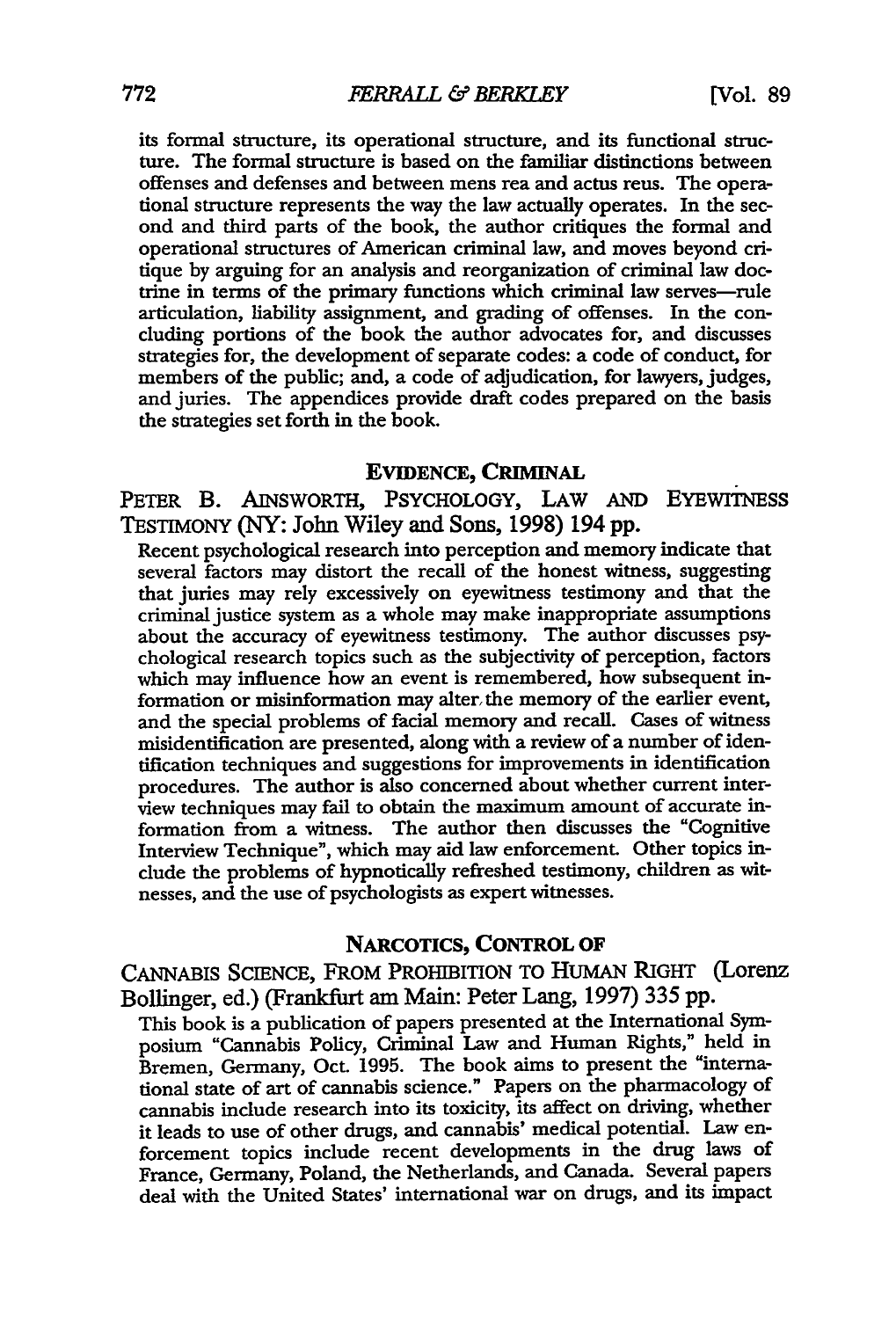on the nations of Europe and South America. Some of the papers are presented in German, accompanied with a summary in English.

**PUNISHMENT-CROSS-CULTURAL STUDIES-CONGRESSES** PERSPECTIVES ON PUNISHMENT: AN INTERDISCIPLINARY EXPLORATION (Richard Mowery Andrews, ed.) (NY: Peter Lang, 1997) 200 pp.

The editor states that imprisonment, as society's preferred form of punishment, is generally perceived as having failed: "rates of violent crime **• . .** increase exponentially," despite significantly increased penal sentences. Moreover, criminal adjudication and actual imposition of punishment is inconsistent from case to case. The editor's overarching purpose in compiling these essays is to find alternatives to this situation. Three essays describe the place of punishment in the cultural traditions of China, Islam and Medieval and Early Modern Europe. In these cultures, the editor finds, there was a common moral code, which was also accepted by the person punished. Punishment was a form of ethical education and reintegration of the offender into the moral community. Other essays examine morality and punishment in European and American literature of the late Nineteenth and early Twentieth centuries, and how the idea of punishment influences the moral sense of self. Other essays consider whether contemporary society lacks the moral cohesion of the earlier cultural traditions, and if not, whether state imposed punishment leads to moral change in the offender, or will produce only aversion and resentment. A concluding essay proposes a democratic and egalitarian community, which imposes legal punishment for violation of only the most basic shared values.